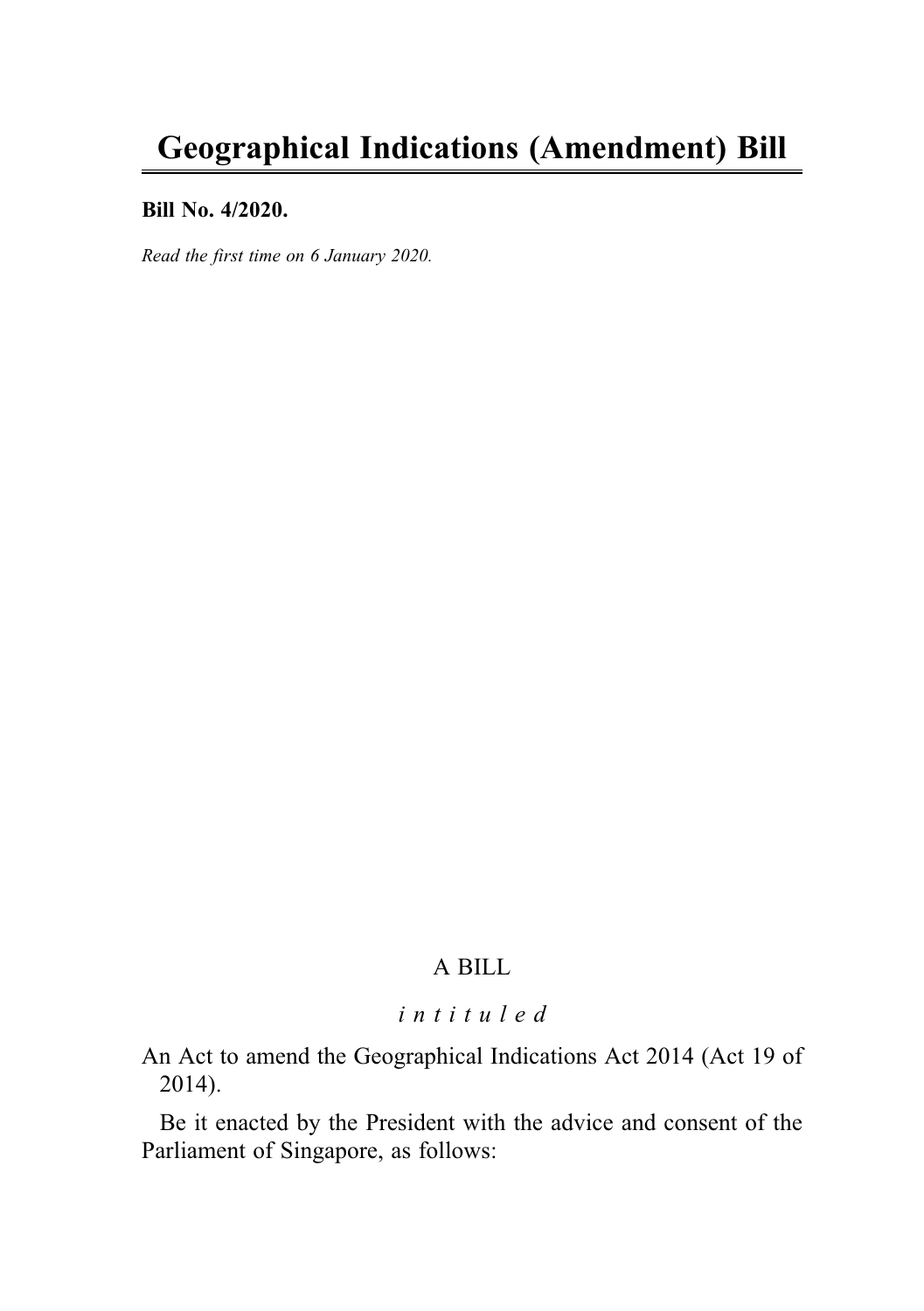#### 2

#### Short title and commencement

1. This Act is the Geographical Indications (Amendment) Act 2020 and comes into operation on a date that the Minister appoints by notification in the Gazette.

### <sup>5</sup> Amendment of section 2

2. Section 2 of the Geographical Indications Act 2014 (called in this Act the principal Act) is amended —

- (a) by inserting, immediately after the definition of "use", the following definition:
- <sup>10</sup> " "variant", in relation to a geographical indication, means a variant of the indication constituting the geographical indication, and includes any translation, transliteration or other variation of the indication;"; and
- <sup>15</sup> (b) by renumbering the section as subsection (1) of that section, and by inserting immediately thereafter the following subsections:

"(2) There may be 2 or more variants constituting the same geographical indication.

<sup>20</sup> (3) A geographical indication, and each variant constituting the geographical indication (if any), may contain 2 or more words.".

### Amendment of section 39

3. Section 39 of the principal Act is amended by inserting, <sup>25</sup> immediately after subsection (1), the following subsection:

"(1A) If a person desires to register any variant constituting a geographical indication and the geographical indication is the subject of an application for registration, the person may include that variant either in that application, or in a different application <sup>30</sup> for registration.".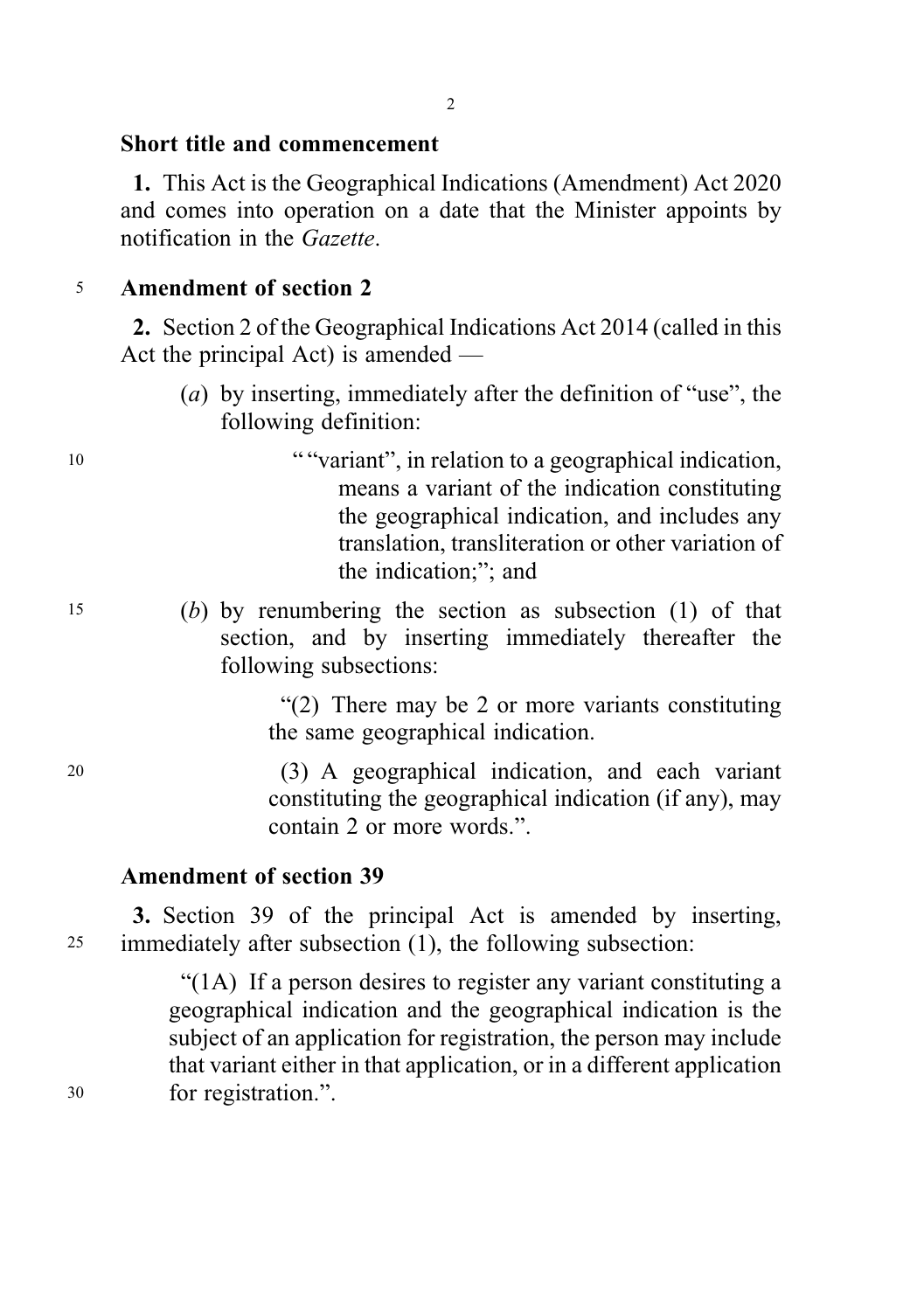### Amendment of section 41

4. Section 41 of the principal Act is amended by inserting, immediately after subsection (7), the following subsection:

- " $(7A)$  To avoid doubt
	- (a) a reference to a geographical indication in this section  $\frac{5}{5}$ includes a variant constituting a geographical indication; and
	- (b) a refusal of registration under this section of any variant constituting a geographical indication does not prevent the registration of any other variant 10 constituting the geographical indication, if that other variant satisfies the requirements of this Act.".

## Amendment of section 46

- 5. Section 46 of the principal Act is amended
	- (a) by deleting the words "Any person may" in subsection  $(1)$  15 and substituting the words "Subject to subsection (3A), any person may";
	- (b) by deleting the words "under section 45" in subsection (1) and substituting the words "of a geographical indication under section 45 but before the registration of the <sup>20</sup> geographical indication under section 48";
	- (c) by inserting, immediately after the words "request that a qualification, of" in subsection (1), the words "any of"; and
	- (d) by inserting, immediately after subsection (3), the following subsection: 25

"(3A) A request under subsection (1) may not be made if the request —

> (a) is for a qualification of all the rights conferred under this Act in respect of a registered geographical indication to be <sup>30</sup> entered in the register —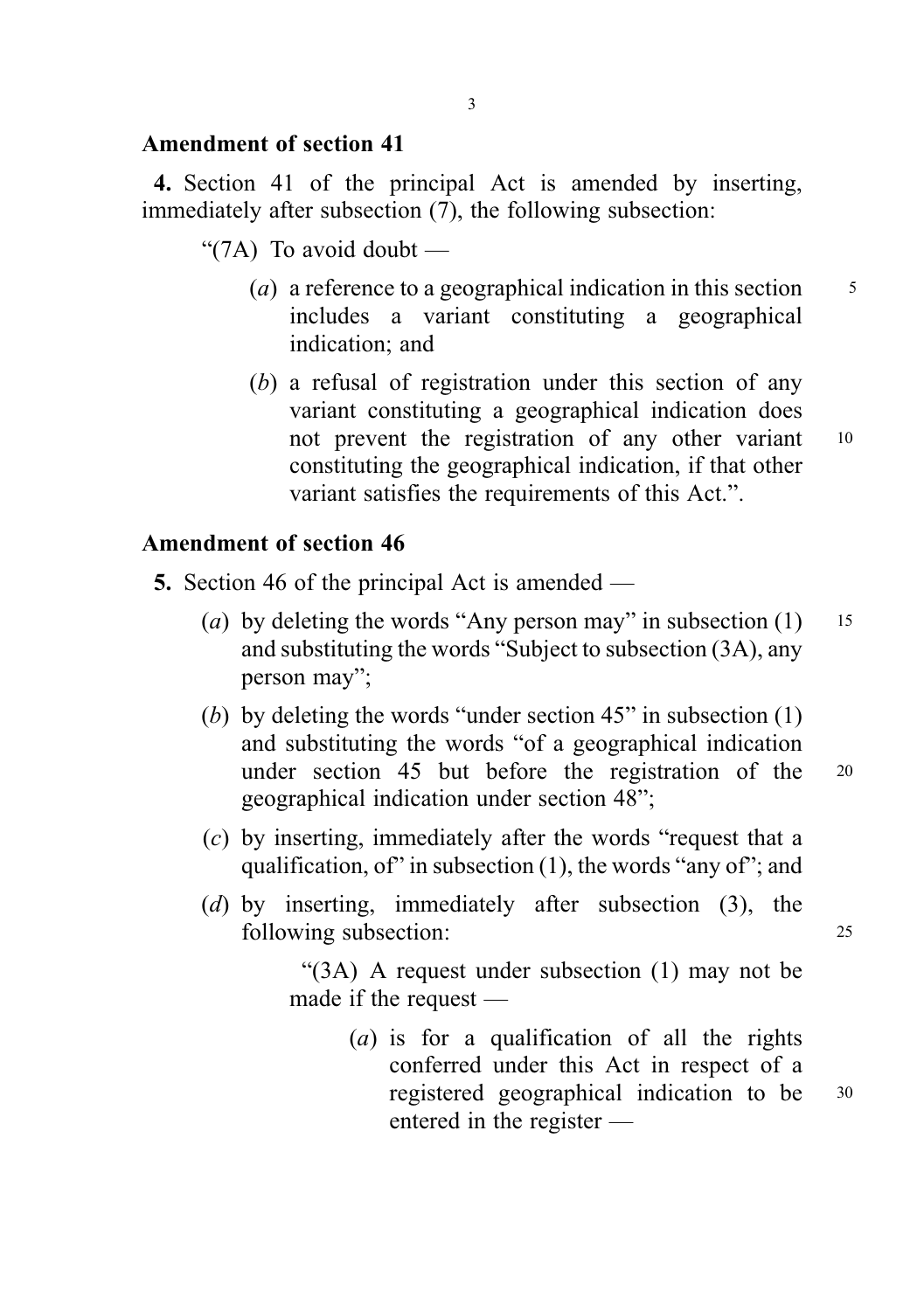4

- (i) in relation to any name contained in the geographical indication that is the subject of the application for registration; or
- <sup>5</sup> (ii) in relation to any term which may be a possible translation of the geographical indication that is the subject of the application for registration; and
- <sup>10</sup> (b) is made on the ground that one or more of the exceptions mentioned in section  $11(a)$ , (b) or  $(c)$  or 15 applies to that name or term.".

#### Amendment of section 48

15 6. Section 48(1) of the principal Act is amended —

- (a) by inserting, immediately after the words "registration of a geographical indication", the words ", or of 2 or more variants constituting the same geographical indication,";
- (b) by inserting, immediately after the words "all opposition 20 proceedings" in paragraph  $(b)$ , the words "in respect of the geographical indication, or in respect of any of those variants,"; and
- (c) by deleting the words "shall register the geographical indication" and substituting the words "must register the <sup>25</sup> geographical indication, or each variant that is unopposed or in respect of which opposition proceedings are withdrawn or decided in favour of the applicant, as the case may be".

### New section 48A

<sup>30</sup> 7. The principal Act is amended by inserting, immediately after section 48, the following section: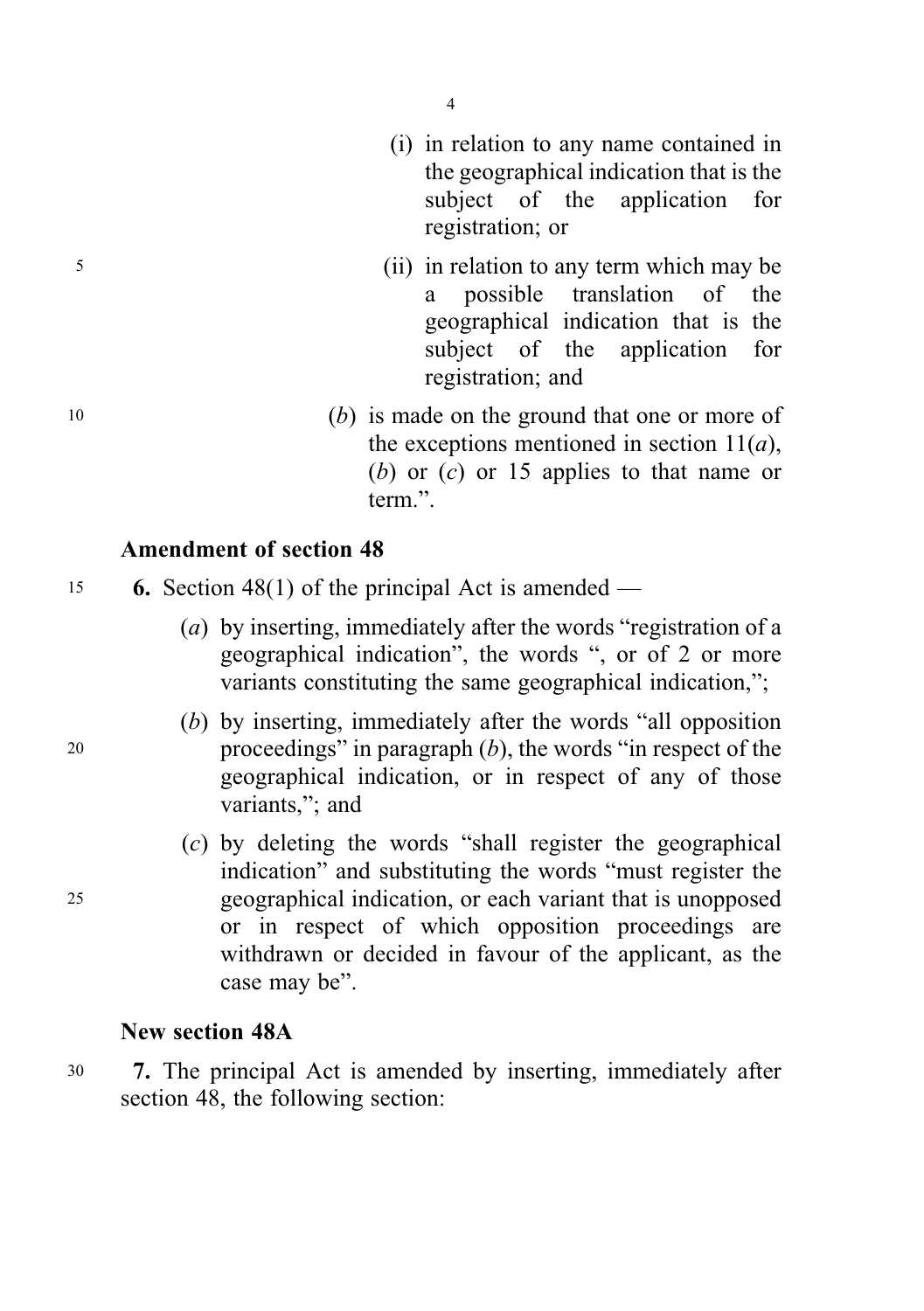### "Application for limitation of scope to be entered in register

48A.—(1) Subject to subsection (4), any person may, at any time after the registration of a geographical indication under section 48, apply to the Court for an order that a limitation of the  $\frac{5}{5}$ scope of any of the rights conferred under this Act in respect of a registered geographical indication be entered in the register —

- (a) in relation to any name contained in the registered geographical indication; or
- (b) in relation to any term which may be a possible  $10$ translation of the registered geographical indication.

(2) The application under subsection (1) may only be made on either or both of the following grounds:

- (a) that one or more of the exceptions mentioned in Part III applies; 15
- (b) that the term mentioned in subsection  $(1)(b)$  is not a translation of the registered geographical indication.

(3) The application must be made to the Court in the prescribed manner, and must include a statement of the grounds for the application and any other matter that may be <sup>20</sup> prescribed.

(4) An application under subsection (1) may not be made if the application —

- (a) is for an order that a limitation of the scope of all the rights conferred under this Act in respect of a <sup>25</sup> registered geographical indication be entered in the register —
	- (i) in relation to any name contained in the registered geographical indication; or
	- (ii) in relation to any term which may be a possible  $30$ translation of the registered geographical indication and which is registered as a variant constituting the registered geographical indication; and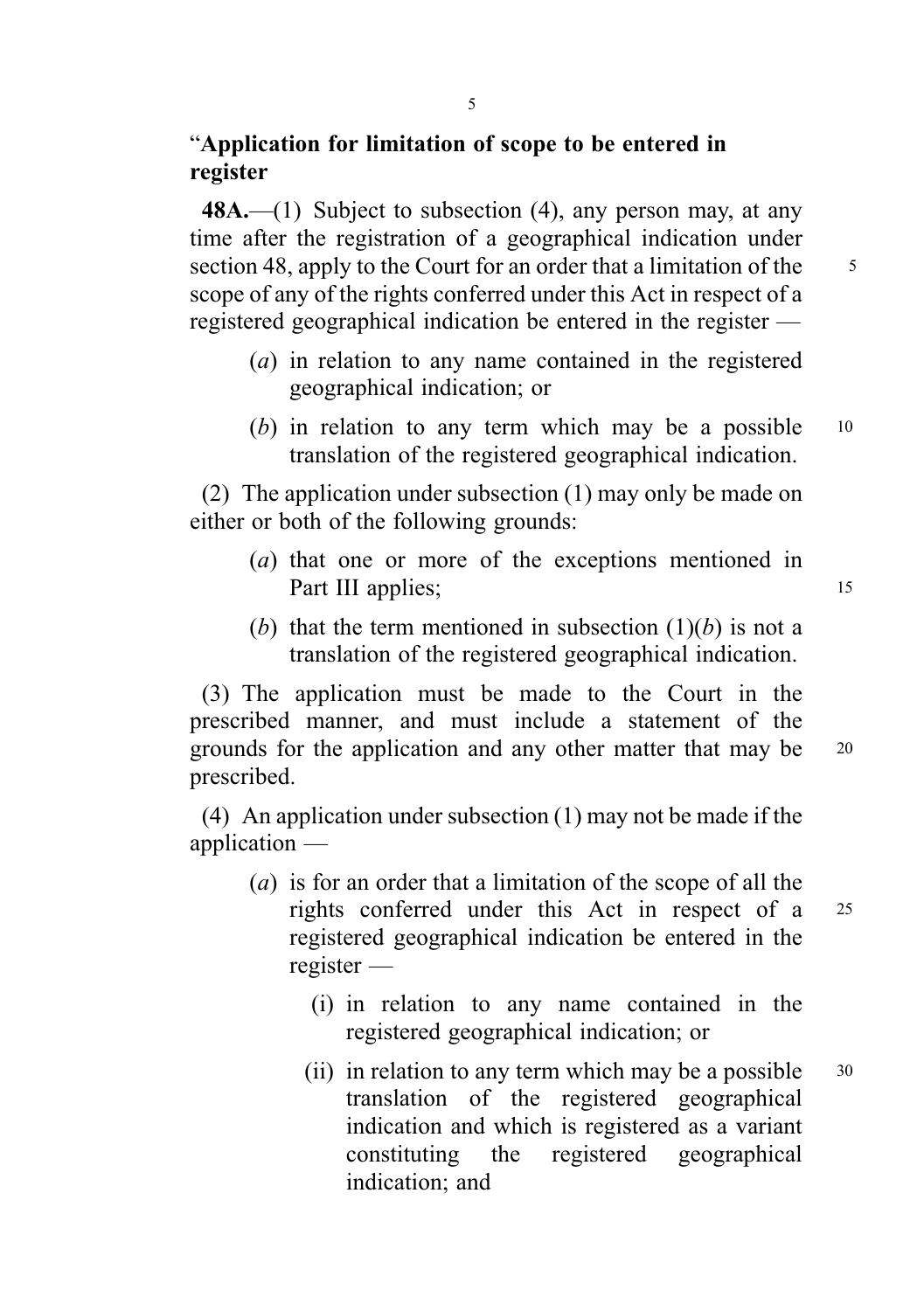(b) is made on the ground that one or more of the exceptions mentioned in section  $11(a)$ , (b) or (c) or 15 applies to that name or term.

(5) The Court, if satisfied that either or both of the grounds <sup>5</sup> mentioned in subsection (2) is made out, must order the Registrar to cause to be entered in the register a limitation of the scope of the rights conferred under this Act in relation to any of the following that is applicable:

- (a) any name contained in the registered geographical 10 indication:
	- (b) any term which is not a translation of the registered geographical indication;
	- (c) any term which is a translation of the registered geographical indication.

<sup>15</sup> (6) Where a registered geographical indication is subject to a limitation of the scope of rights under subsection (5), the rights of an interested party in respect of the geographical indication are restricted accordingly.

(7) The Minister may make rules as to the entry in the register <sup>20</sup> of a limitation of the scope of rights under subsection (5).".

### Amendment of section 52

8. Section 52 of the principal Act is amended —

- (a) by inserting, immediately after the words "may be cancelled" in subsection  $(4)(a)$ , the words "by the <sup>25</sup> Registrar"; and
	- (b) by inserting, immediately after subsection (8), the following subsection:
		- "(9) To avoid doubt  $-$
- (a) a reference to a geographical indication in <sup>30</sup> this section includes a variant constituting a geographical indication; and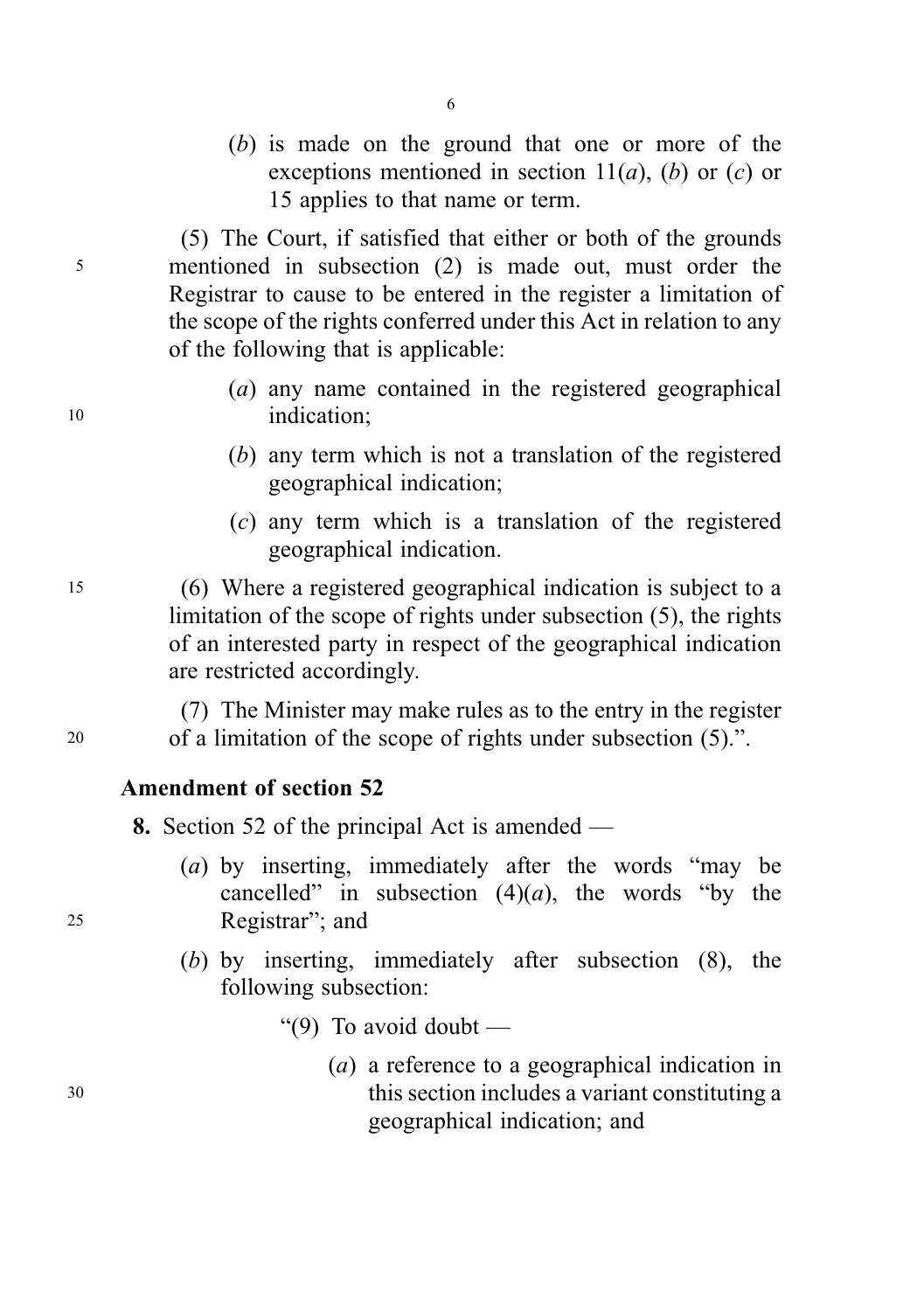(b) a cancellation of the registration under this section of any variant constituting a geographical indication does not affect the registration of any other variant constituting the geographical indication.".  $\frac{5}{10}$ 

### Transitional provisions

9.—(1) Section 4 applies to or in relation to any application for registration of a geographical indication, whether made before, on or after the date of commencement of that section.

(2) Despite section 5, section 46 of the principal Act as in force <sup>10</sup> immediately before the date of commencement of section 5 continues to apply to or in relation to any request that a qualification be entered in the register in respect of a geographical indication, made before the date of commencement of section 5.

(3) Section 6 applies to or in relation to any application for <sup>15</sup> registration of a geographical indication, whether made before, on or after the date of commencement of that section.

(4) Section 7 applies to or in relation to any registered geographical indication, whether the geographical indication is registered before, on or after the date of commencement of that section. <sup>20</sup>

(5) Section 8 applies to or in relation to any application for the cancellation of the registration of a geographical indication, or of a variant constituting a geographical indication, whether made before, on or after the date of commencement of that section.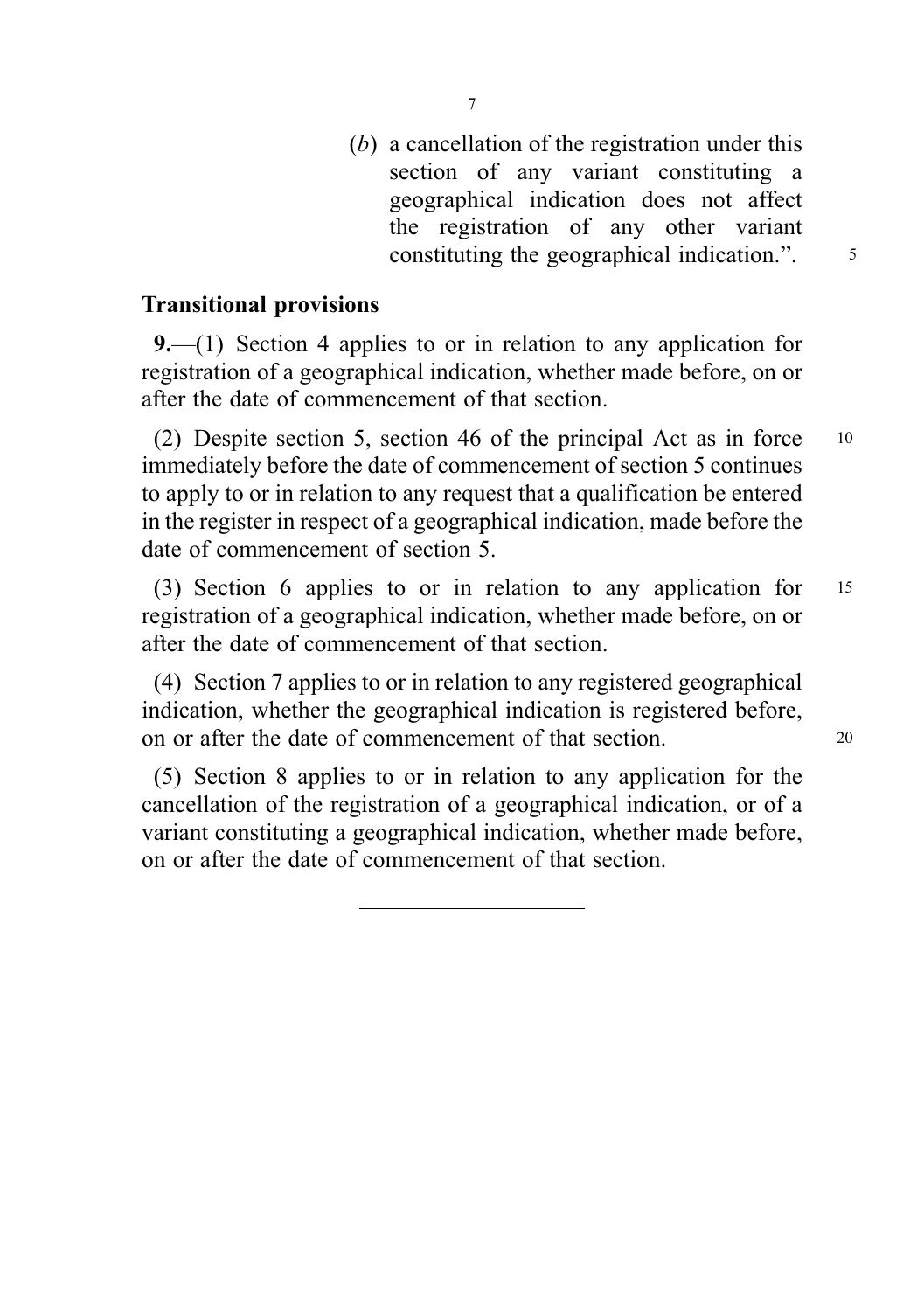#### EXPLANATORY STATEMENT

This Bill seeks to amend the Geographical Indications Act 2014 (Act 19 of 2014) (called the GI Act) for the following main purposes:

- (a) to provide that a qualification of the rights conferred under the GI Act in respect of a registered geographical indication —
	- (i) may only be requested before a geographical indication is registered; and
	- (ii) may not be made if the qualification of rights would render the registration of a name contained in a geographical indication, or a term which may be a possible translation of a geographical indication, nugatory;
- (b) to provide that, after a geographical indication is registered, a person may apply to the High Court for an order that a limitation of the scope of any of the rights conferred under the GI Act in respect of a registered geographical indication be entered in the register;
- (c) to clarify that the grounds for refusal of registration apply in respect of a variant, and that a variant that falls within any of the applicable grounds for refusal of registration may be cancelled.

Clause 1 relates to the short title and commencement.

Clause 2 amends section 2 to introduce the following definitional provisions:

- (a) "variant" is defined as a variant of the indication constituting a geographical indication, and includes any translation, transliteration or other variation of the indication. As an illustration, in the case of a geographical indication known as "Apples of Singapore", the terms "Lion City Apples" (being a variation) and "Epal Singapura" (being a translation) are variants of the geographical indication. To provide another illustration, in the case of a geographical indication known as "乌敏橙", the terms "Ubin Orange" (being a translation) and "Wu Min Cheng" (being a transliteration) are variants of the geographical indication;
- (b) the new subsection (2) clarifies that 2 or more variants may constitute the same geographical indication;
- (c) the new subsection (3) clarifies that a geographical indication (and each variant, if any) may contain 2 or more words.

Clause 3 amends section 39 (which sets out the procedure for an application for registration of a geographical indication) to clarify that, where a person intends for a variant constituting a geographical indication to be registered and the geographical indication is the subject of an application for registration, the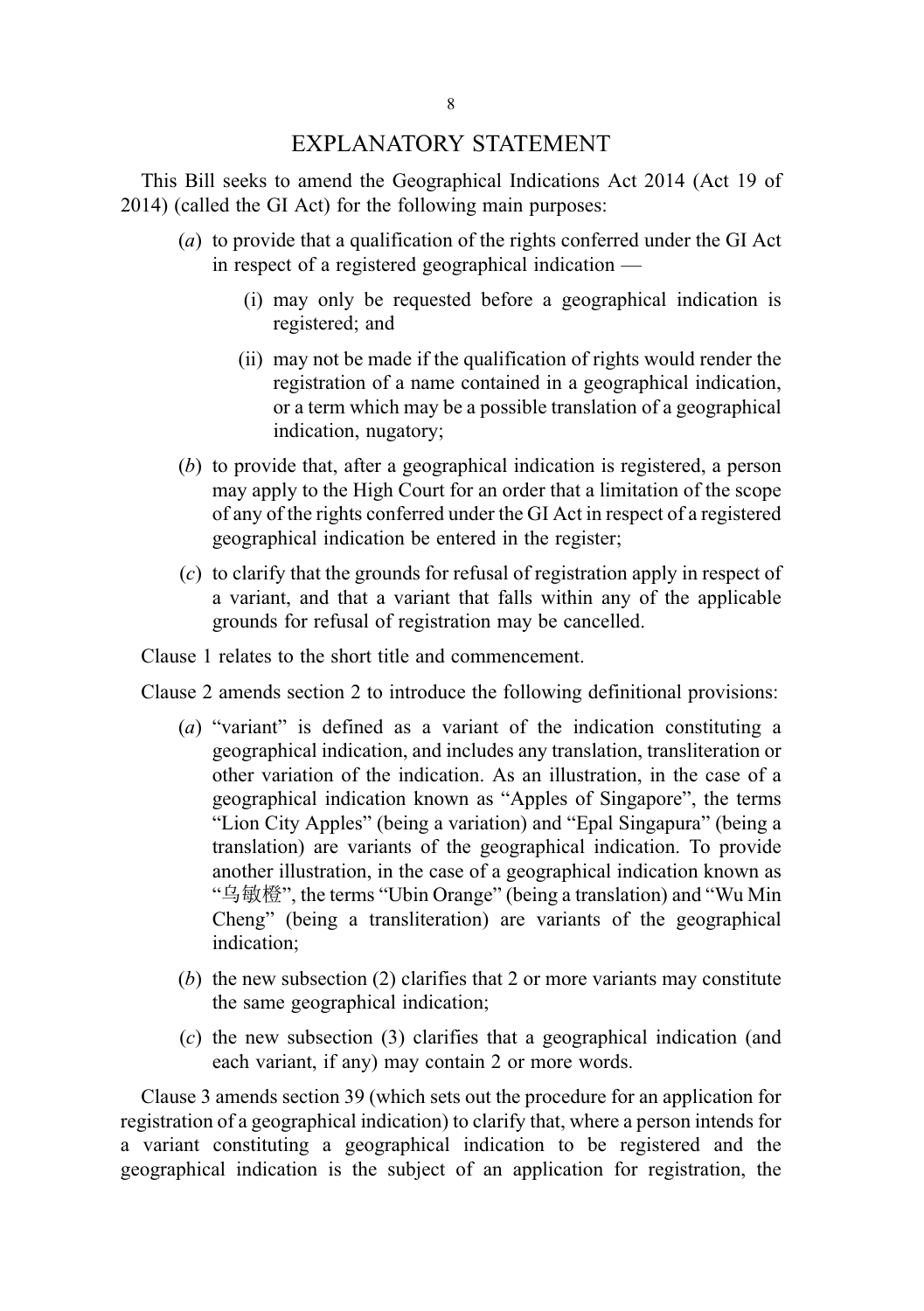person may include the variant in an application for registration, whether it is the same or a different application for registration of the geographical indication in question.

Clause 4 inserts a new subsection (7A) in section 41 (which sets out grounds for refusal of registration of a geographical indication) to clarify that, where 2 or more variants constitute the same geographical indication, any of the variants constituting the geographical indication must not be registered if the variant falls within an applicable ground for refusal of registration specified in that section. To avoid doubt, a refusal of registration of a variant does not prevent any other variant of the geographical indication from being registered if that other variant satisfies the requirements of the GI Act.

The new subsection (7A) does not represent a substantive change of position, but expressly sets out the requirement that each variant (which is sought to be registered) must satisfy the requirements of the GI Act in order to be registered.

Clause 5 amends section 46 to provide that a request to enter a qualification of any of the rights conferred under the GI Act in respect of a registered geographical indication in the register may only be made in respect of a geographical indication before the geographical indication is registered under section 48.

In addition, a new subsection (3A) is inserted in section 46 to provide that a request may not be made if the qualification of rights would render registration of a name contained in a geographical indication or a term which may be a possible translation of a geographical indication nugatory. In particular, the request may not be made if the request is for a qualification of all the rights conferred under the GI Act on a registered geographical indication to be entered in the register in relation to the name or term on the ground that one or more of the exceptions mentioned in section  $11(a)$ , (b) or (c) or 15 applies to that name or term. In such a case, instead of making a request to enter a qualification of rights in the register under section 46, notice of opposition to the registration of the geographical indication or variant constituting the geographical indication under section 45 should be given.

Clause 6 amends section 48 to provide that, where 2 or more variants constitute the same geographical indication, the Registrar of Geographical Indications must register a variant if the application for registration of the variant —

- (a) is accepted under section  $43(6)$ ; and
- (b) is unopposed, or in respect of which opposition proceedings are withdrawn or decided in favour of the applicant for registration of the variant.

This is so even though one or more other variants of the geographical indication is subject to opposition proceedings or is refused registration. This amendment